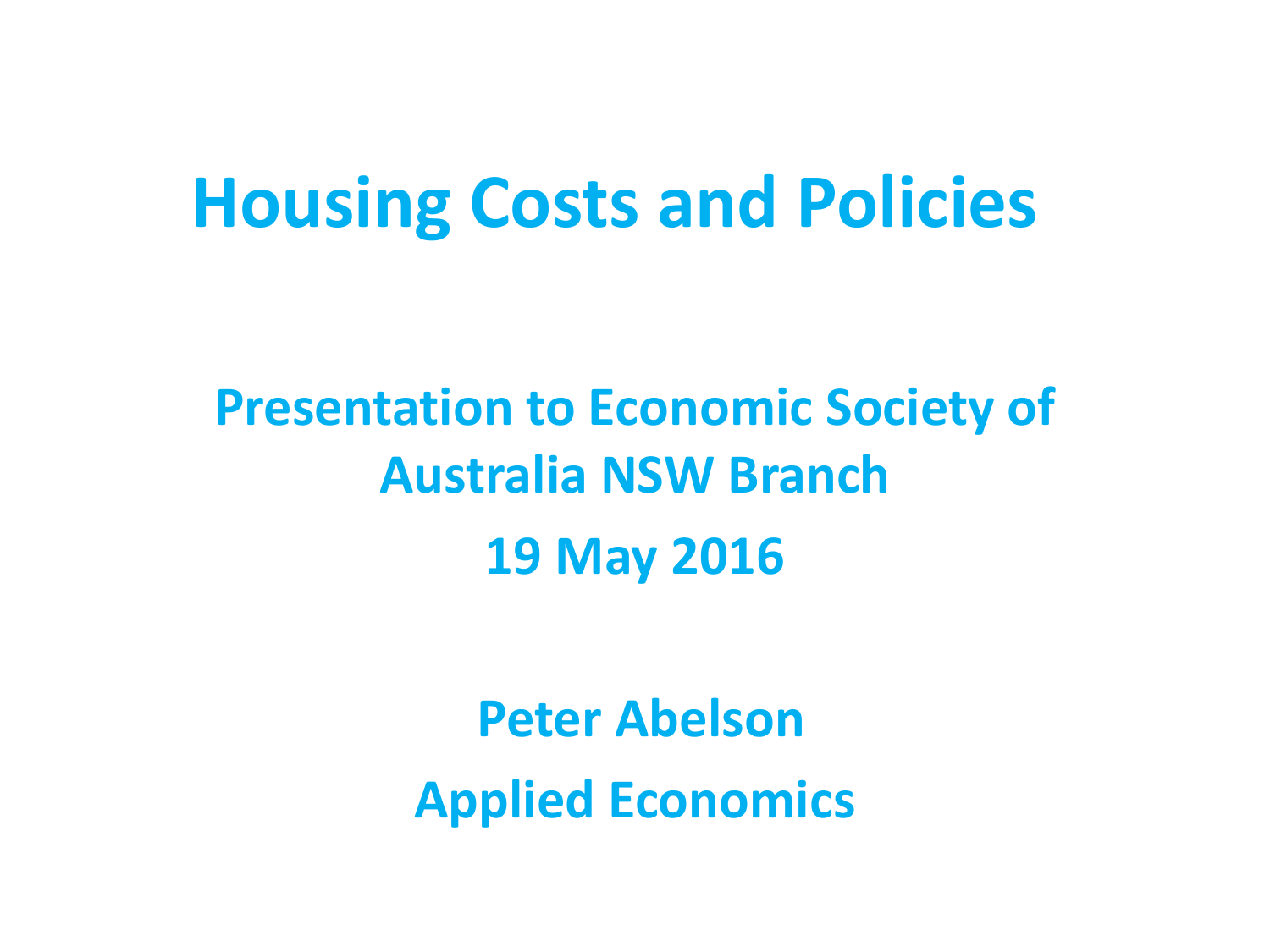### **Context and Acknowledgements**

- Applied Economics P/L was commissioned by NSW Treasury to prepare an overview paper on housing costs and policies, with special reference to Sydney and NSW Government policies.
- In preparing the paper, I received inputs and comments from several sources, including Sandra Ianitto, Alex Tosh and Alex Petrillo (NSW Treasury), Nigel Stapledon and Glenn Otto (UNSW) and Luci Ellis (RBA) as well as feedback from some government agencies on an early draft paper. I thank everyone for their assistance.
- It is also noted that the author is Mayor, Mosman Council.
- All views expressed and all data in the paper are the full responsibility of Applied Economics P/L. They are not necessarily the views of NSW Treasury or of any person or agency who contributed to the paper.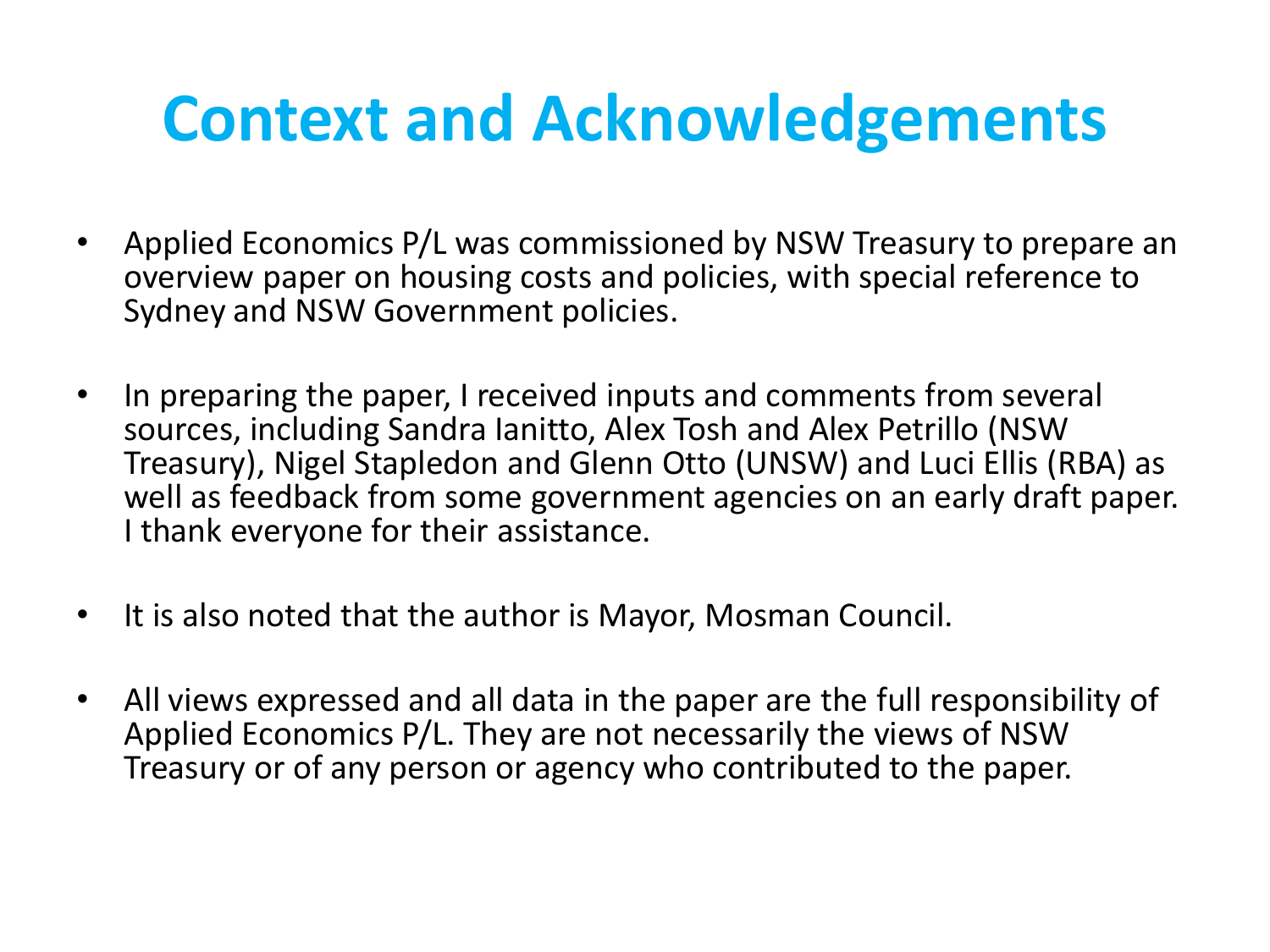### **Contents**

- 1. Introduction to issues
- 2. Sydney housing market
- 3. Housing costs and affordability
- 4. Housing policies, options and evaluation
- 5. Housing supply and cost options
- 6. Reducing demand for housing
- 7. Housing policies for low income households
- 8. Special policies for affordable housing
- 9. Conclusions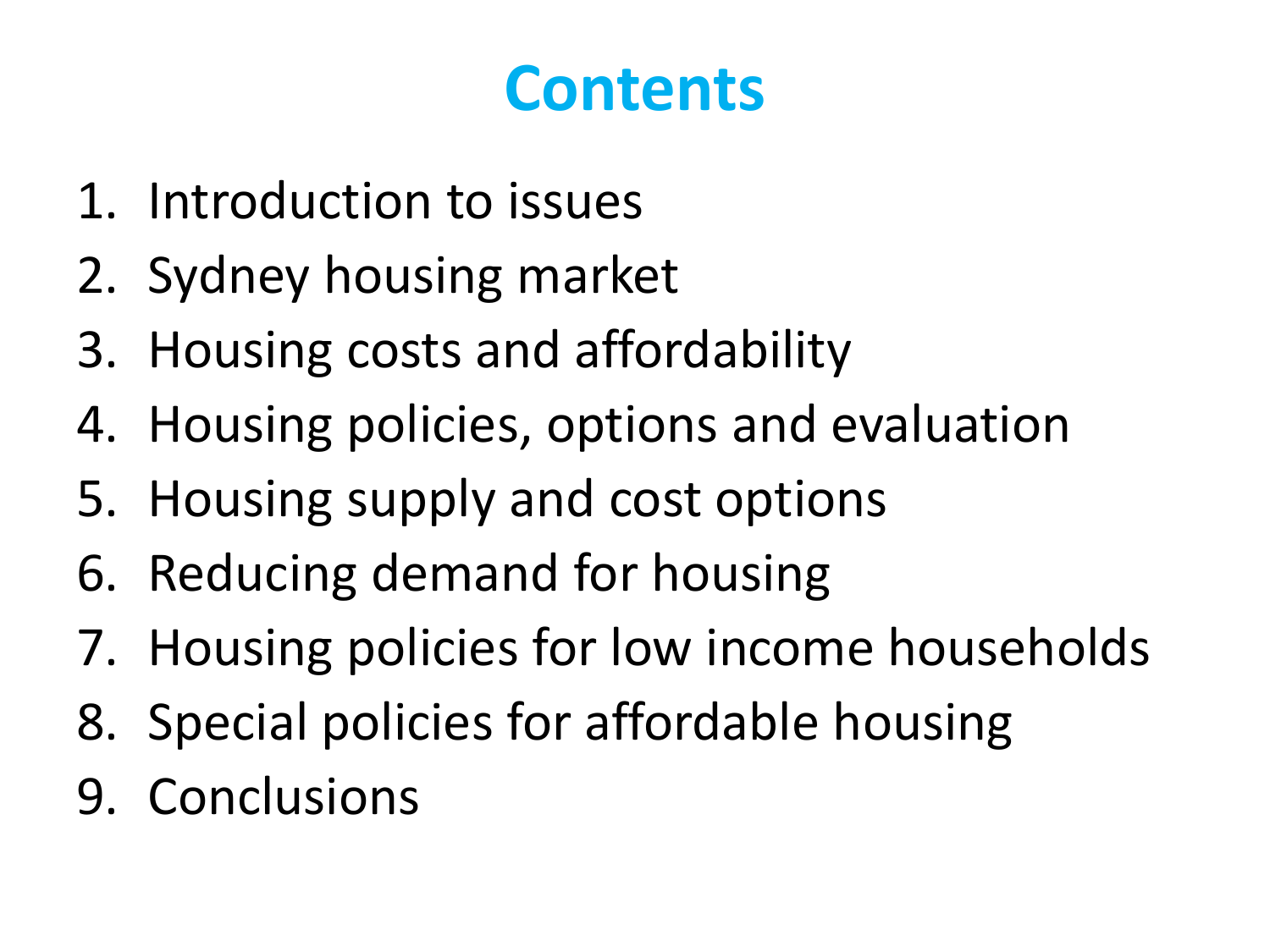## **Introduction: Affordability**

- Three main housing affordability issues.
	- **General affordability**: the cost of housing to the general population, sometimes summarized as cost of housing to the median income household.
	- **Affordable housing**: the provision of appropriate housing at an acceptable cost to households with very low to moderate income, generally focusing on the lowest two income quintiles.
	- **Social housing**: the provision of appropriate housing subsidized at low rents to vulnerable households with very low income.
- General affordability applies to home owners or renting households. In Sydney, home owners make up 67% of housing and renters 33%.
- Affordable and social housing relate predominantly to renting households in the private and public sectors respectively.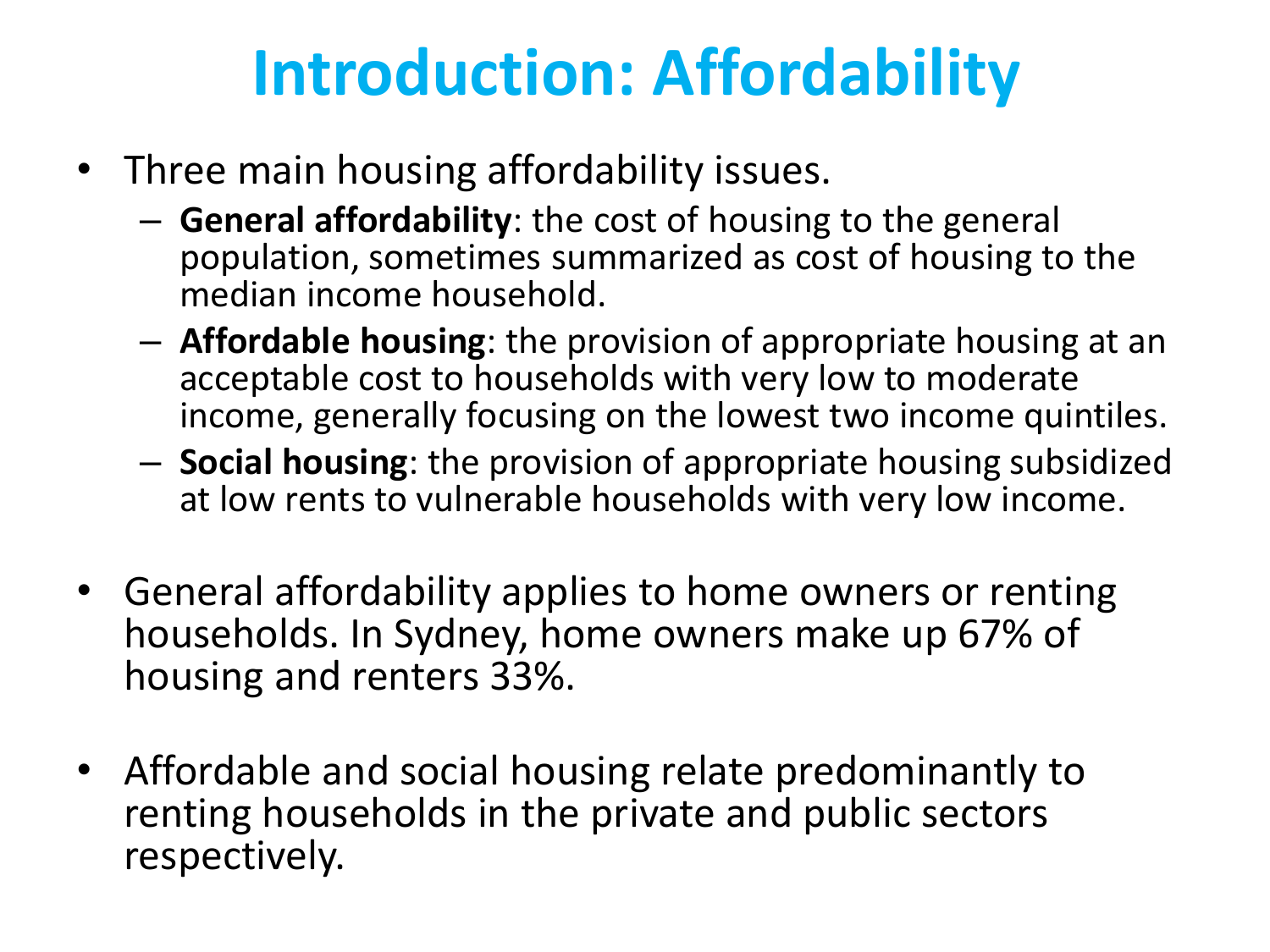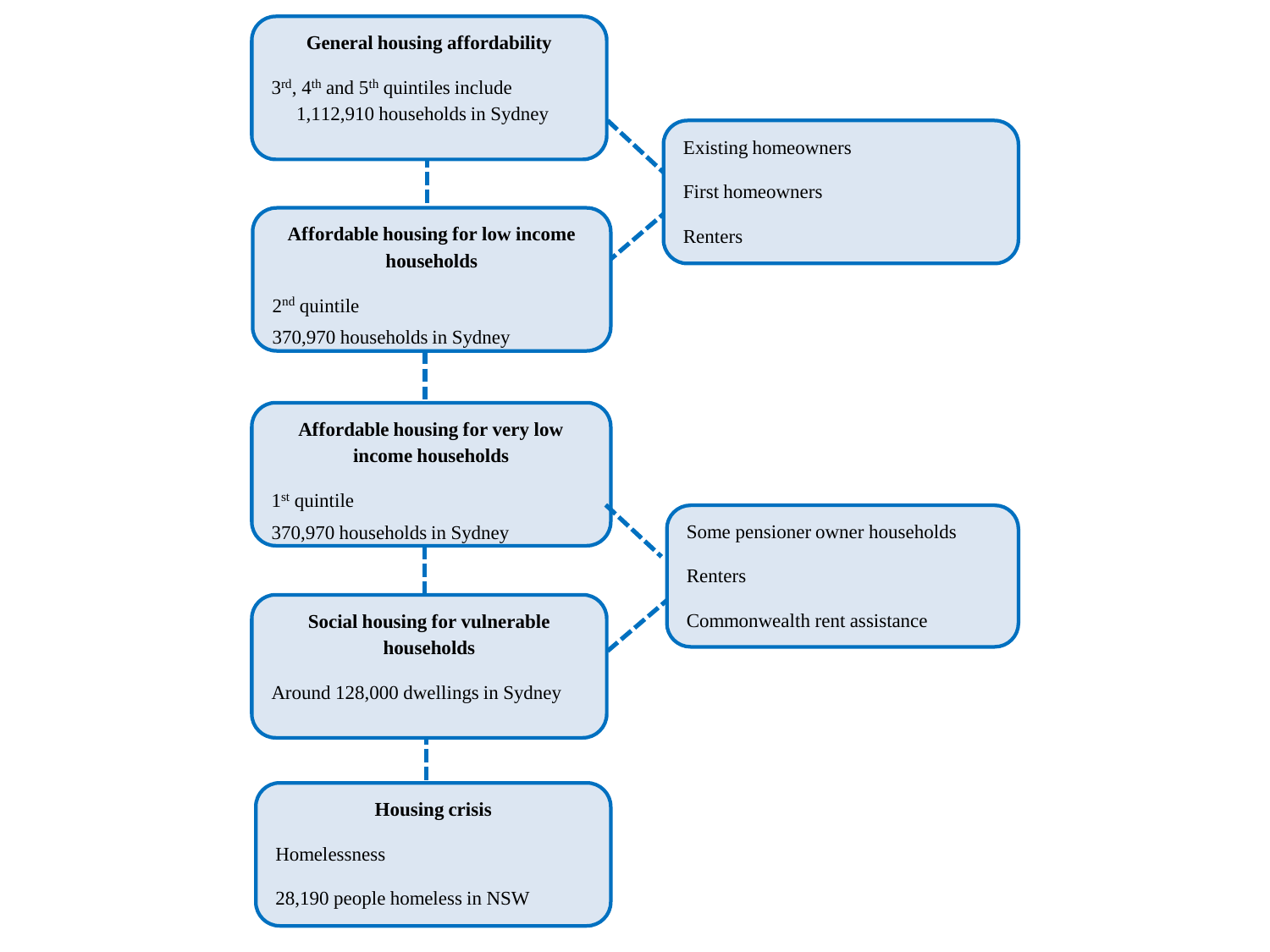# **Housing prices in Sydney**

- Between 1991 and 2015:
	- Median dwelling price in Sydney rose from \$155,000 to \$679,000.
	- Discounting for inflation, increase in real terms of 136%.
	- Allowing for increased quality of housing (1% p.a.), median real constant quality house price approximately doubled
	- Real median disposable household income rose by 51%.
- Rents have risen much less than house prices. Between 1990 and 2015, median rent rose from \$165 to \$460 per week, a nominal increase of 185% compared with rise of 438% in housing prices over similar period. Median housing rent has risen only slightly more than median household income.
- Average house prices in Sydney are typically 40% higher than average in other Australian capital cities.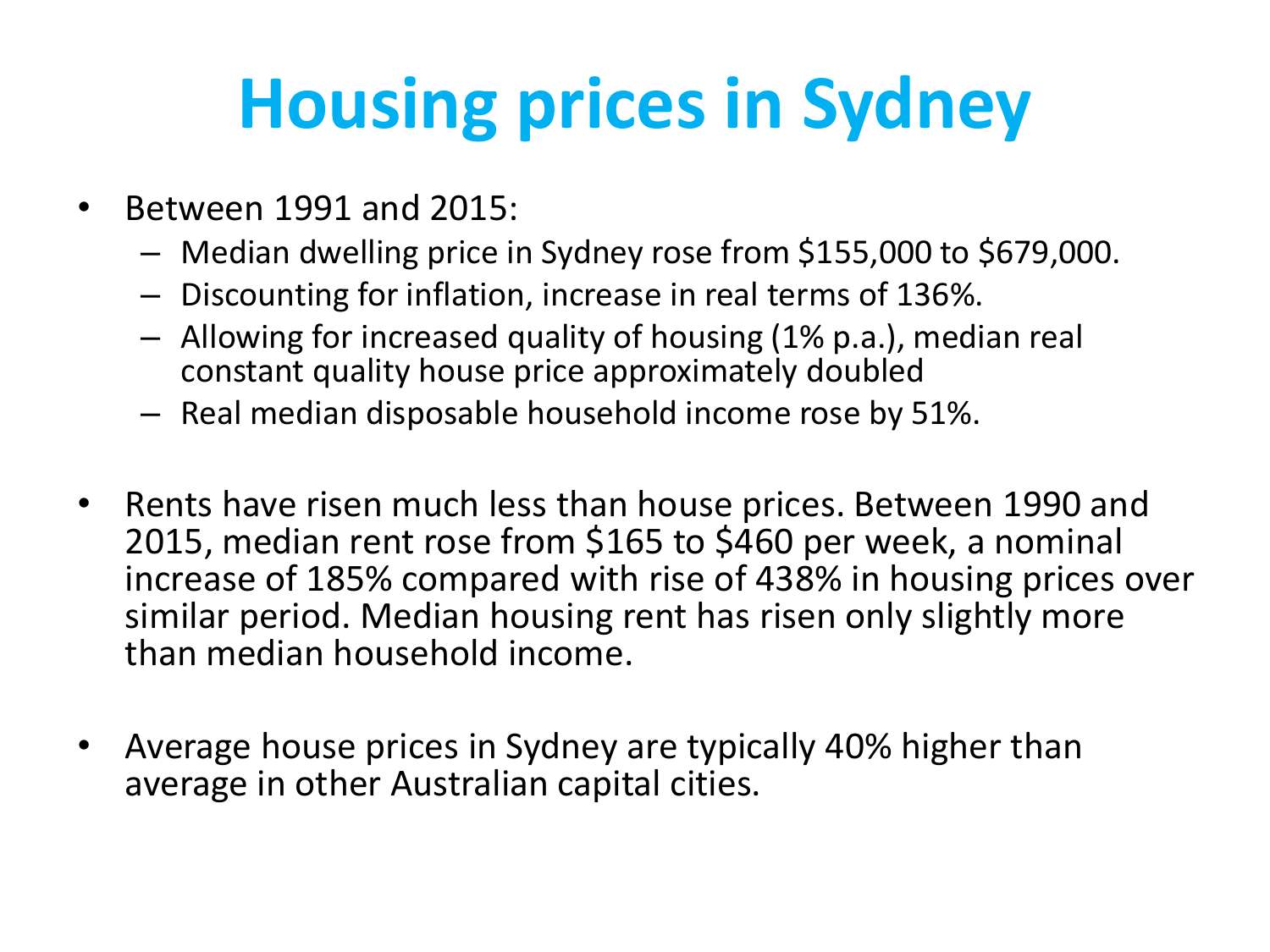# **Sydney house and unit prices**

|                    | All dwellings |            |                           | <b>Sydney</b> |              | <b>Houses: Sydney</b> |               |              | Units: Sydney <sup>(a)</sup> |               |              |
|--------------------|---------------|------------|---------------------------|---------------|--------------|-----------------------|---------------|--------------|------------------------------|---------------|--------------|
| Year               | <b>Sydney</b> | <b>GMR</b> | <b>Rest</b><br><b>NSW</b> | <b>Houses</b> | <b>Units</b> | <b>Inner</b>          | <b>Middle</b> | <b>Outer</b> | <b>Inner</b>                 | <b>Middle</b> | <b>Outer</b> |
| 1991               | 155           | 110        | 98                        | 155           | 140          | 210                   | 165           | 136          | 173                          | 130           | 130          |
| 2001               | 316           | 175        | 137                       | 327           | 305          | 565                   | 413           | 264          | 370                          | 285           | 245          |
| 2011               | 534           | 385        | 309                       | 650           | 490          | 1120                  | 775           | 470          | 590                          | 476           | 370          |
| 2015               | 679           | 452        | 335                       | 752           | 620          | 1585                  | 1150          | 625          | 760                          | 620           | 480          |
| Index <sup>b</sup> |               |            |                           |               |              |                       |               |              |                              |               |              |
| 1991               | 100.0         | 100.0      | 100.0                     | 100.0         | 100.0        | 100.0                 | 100.0         | 100.0        | 100.0                        | 100.0         | 100.0        |
| 2001               | 165.8         | 129.4      | 113.7                     | 171.6         | 177.2        | 218.8                 | 203.6         | 157.9        | 174.0                        | 178.3         | 153.3        |
| 2011               | 205.3         | 208.6      | 187.9                     | 249.9         | 208.6        | 317.9                 | 280.0         | 206.0        | 203.3                        | 218.2         | 169.6        |
| 2015               | 236.2         | 221.6      | 184.3                     | 261.6         | 238.8        | 407.0                 | 375.8         | 247.8        | 236.9                        | 257.2         | 199.1        |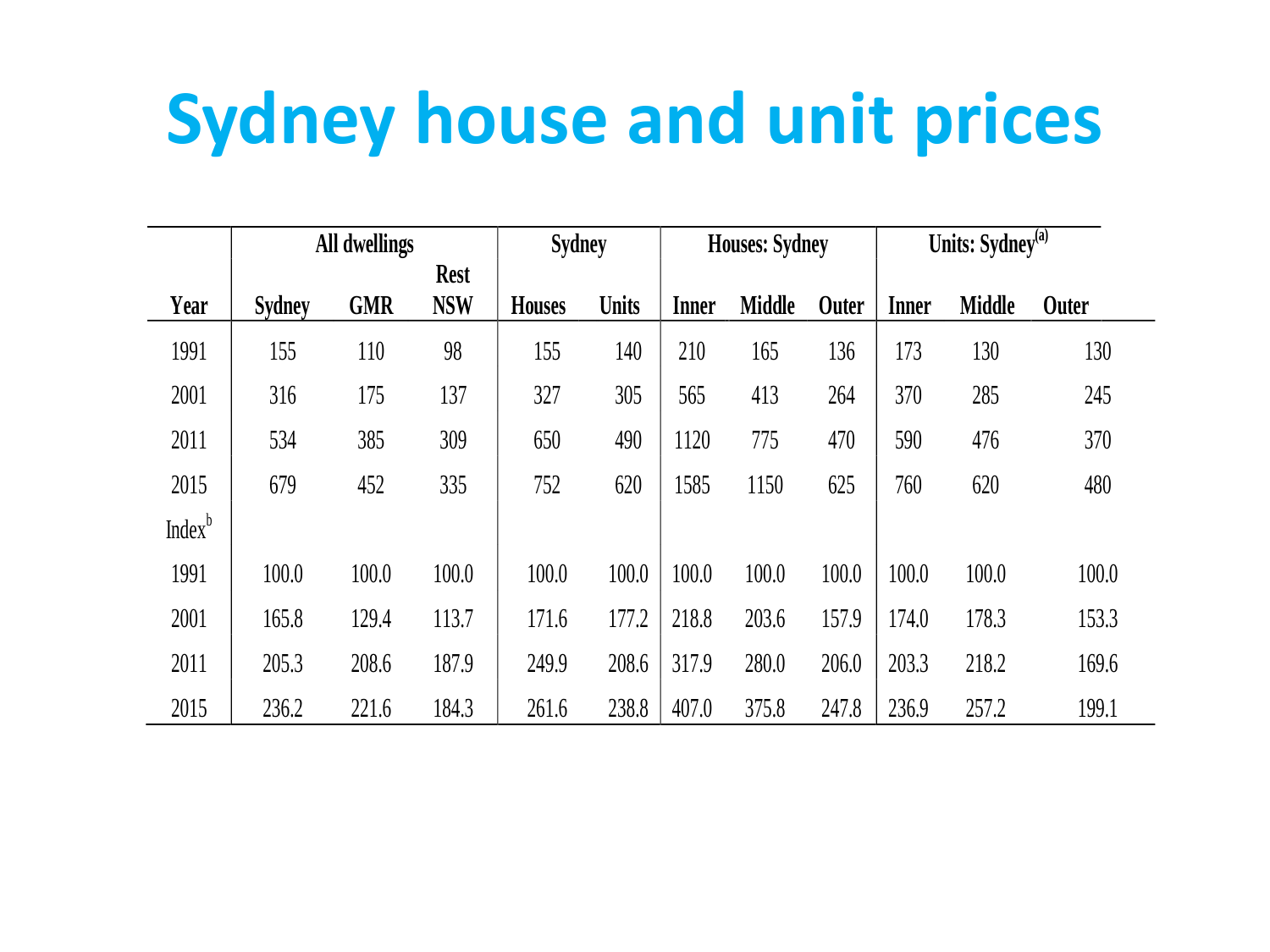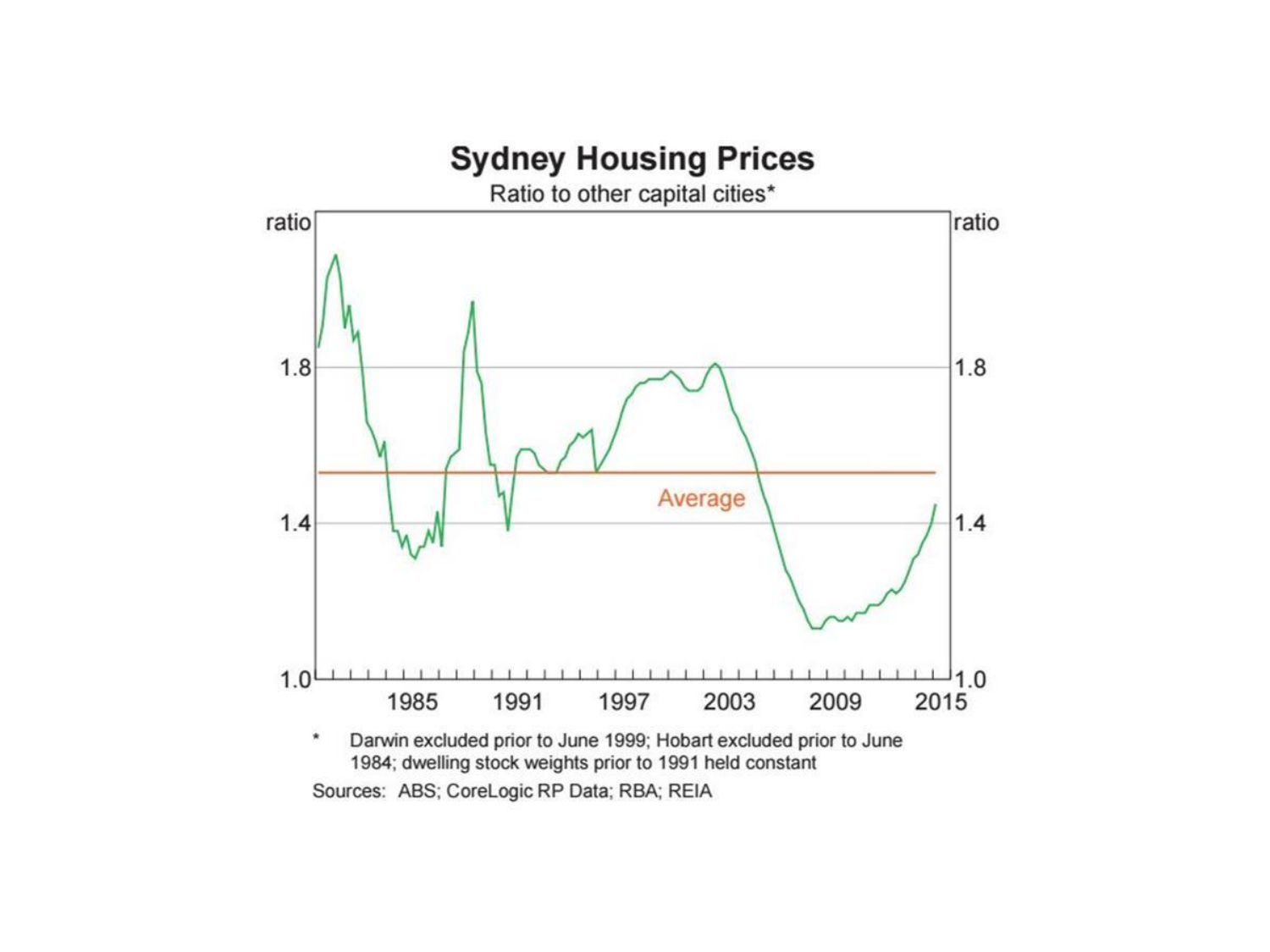### **Housing stock, completions and turnover**

- In 2015, there were 1.86m dwelling units in Sydney, with 1.73m private and 127,000 social housing units.
- Between 1990-91 and 2013-14, completions averaged 22,000 p.a.
- They averaged just under 17,000 p.a. between 2006-07 and 2013-14 before rising to 28,314 in 2014-15.
- Turnover rate around 100,000 dwelling units per annum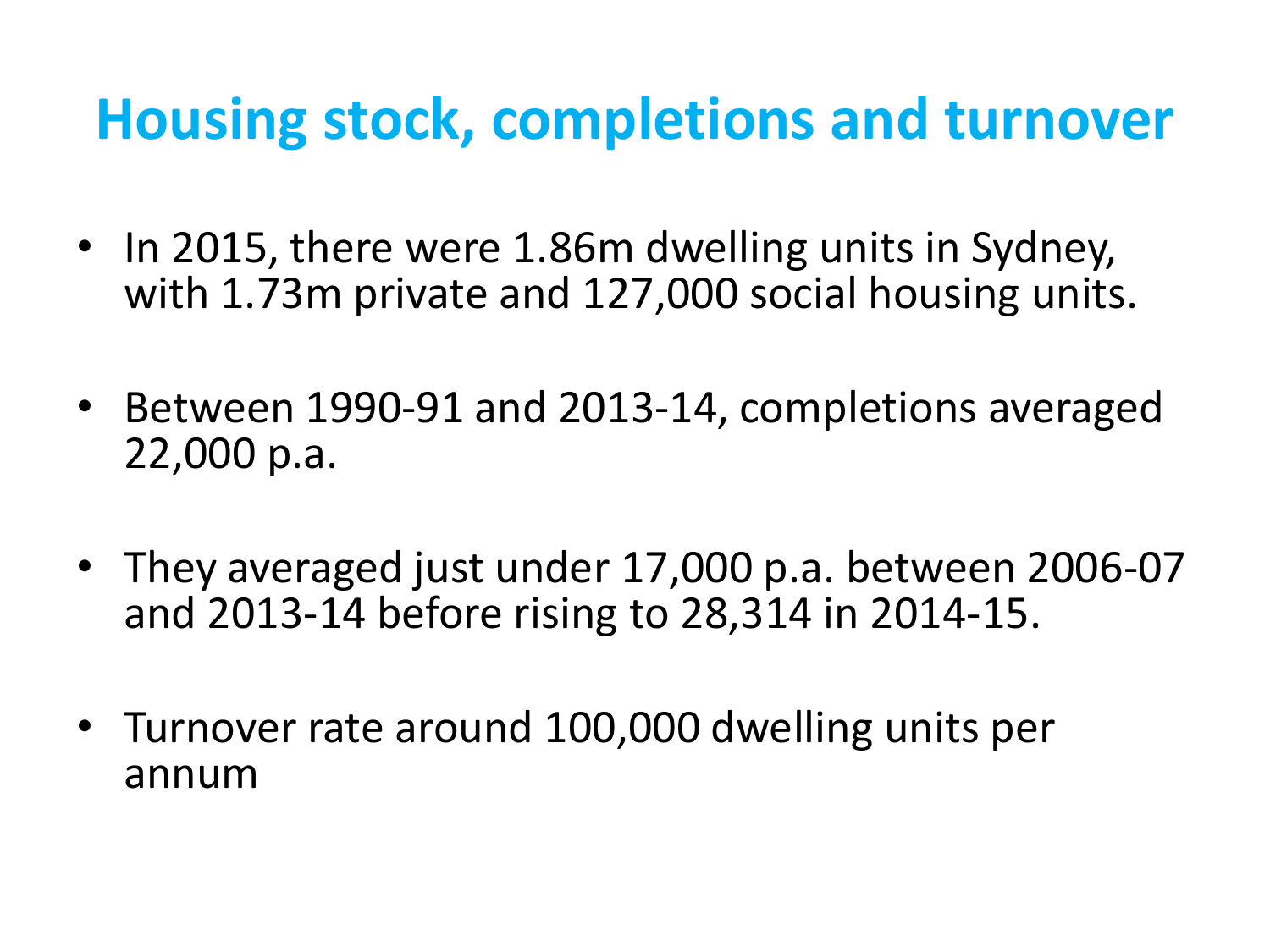# **Population**

- In 2014, population of Greater Sydney was 4.84 million.
- From 1991 to 2006, population grew on average by about 1.0% p.a.
- Since then, average growth  $=$  about 1.6% p.a.
- There are currently about 1.8m households.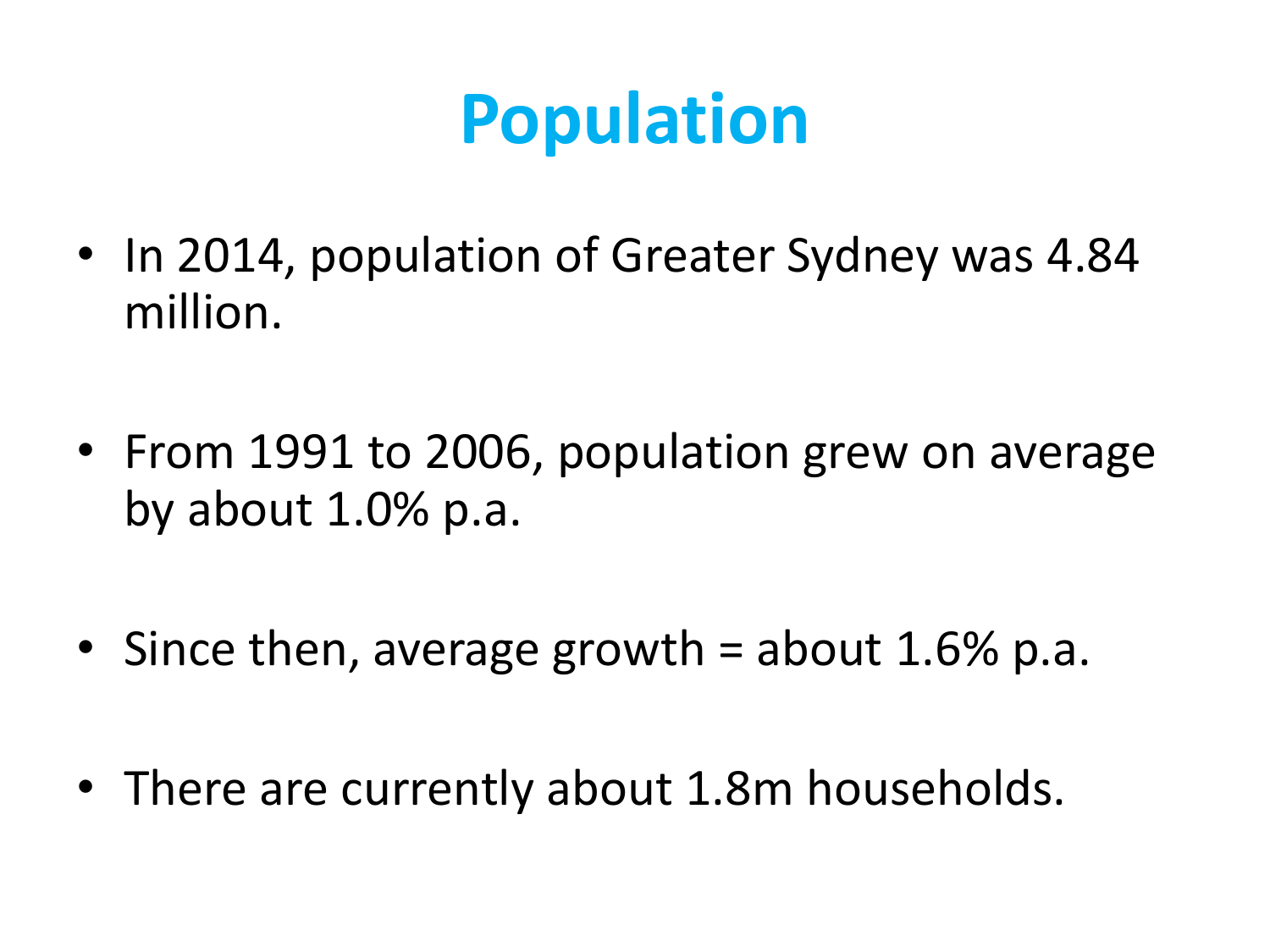## **Key Determinants of Housing Prices**

- Housing supply (stock) changes slowly. Averages about 1.4% p.a. i.e. stock is price inelastic. Thus changes in supply have little short-term effect on house prices.
- Demand = f (population, income, interest rates, loan to valuation ratios, foreign demand)
- A fall in interest rates from 5% to 4% reduces real housing costs by some 15% and can therefore greatly increase demand.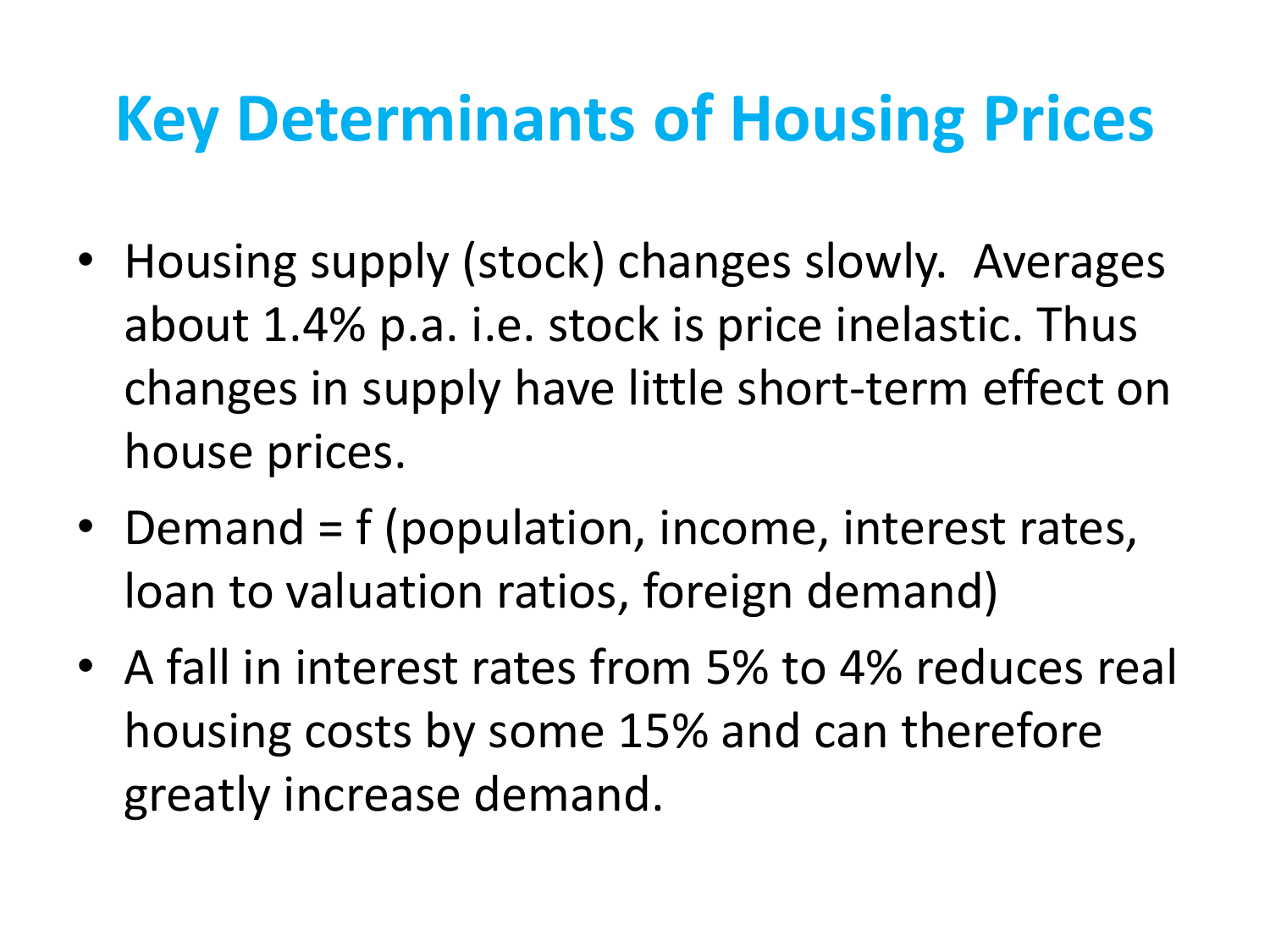# **Key finding on supply and prices**

- Australian and international research: price elasticity of housing with respect to the housing stock is in the order of -3.0.
- *i.e.* after allowing for changes in demand, a 1% increase in the housing stock will result in a fall of 3% in real house prices.
- An increase in annual completions from 1.4% to 2.0% of the housing stock would reduce real house prices in Sydney by about  $2\%$  (= -3.0  $\times$  0.6).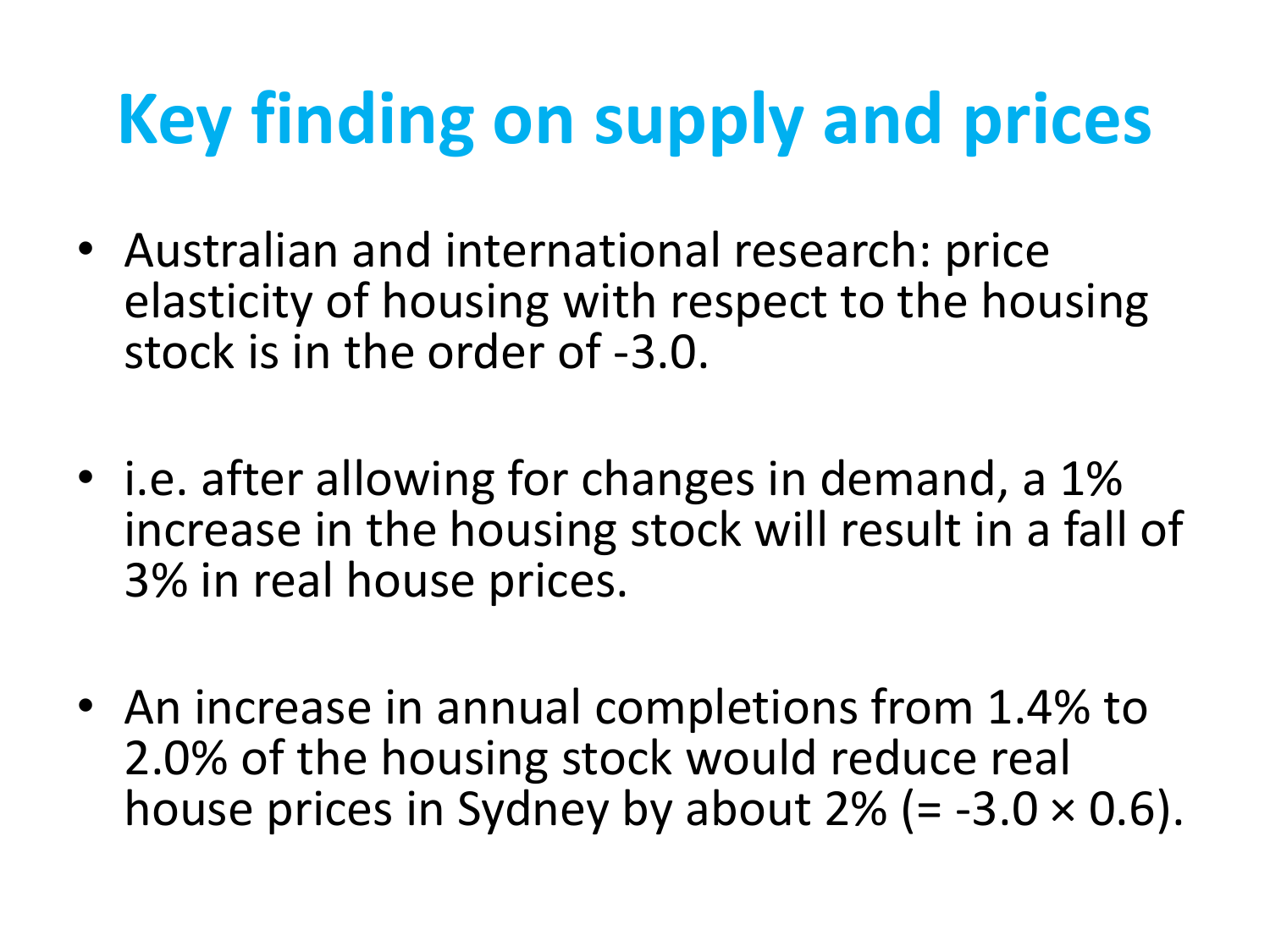# **Other key findings**

- Production of housing is efficient. Planning regulations may create inefficient restrictions on housing supply.
- Prices of new houses are determined principally by prices of existing houses
- Housing taxes and subsidies are often shifted.
- Reducing transport costs increases house prices.
- There is an inter-city welfare equilibrium. Household welfare = f(income, house prices, commuting costs and amenity). Amenity  $= f$ (climate, access to water, views and vegetation).
- House prices in Sydney can = level in other capital cities by reducing income or amenity premiums or by increasing commuting costs.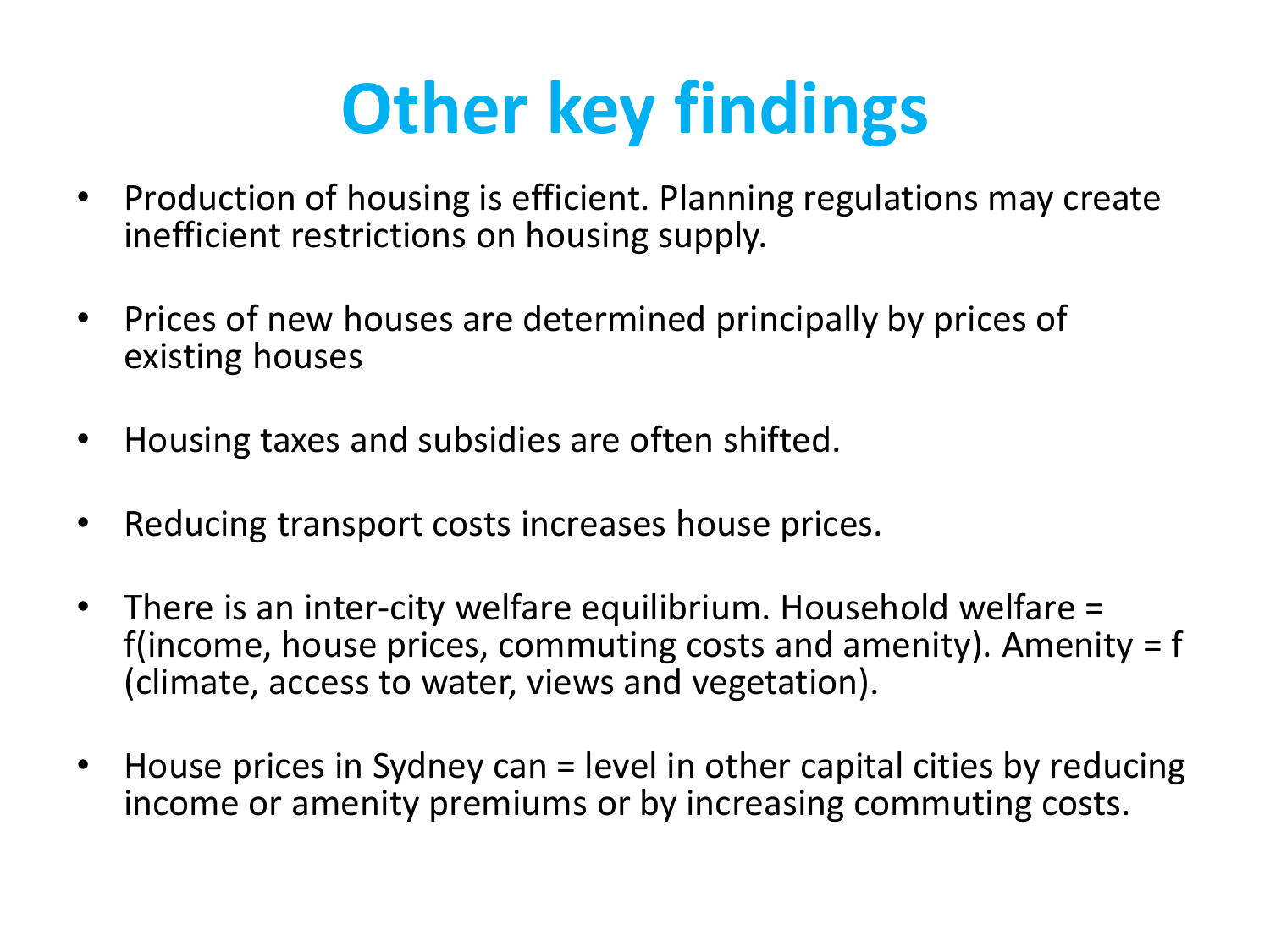### **Housing affordability: renting households**

- About half of 300,000 rental households in lowest two quintiles in Sydney (i.e. 150,000 households) pay over 30% of income in rents, standard benchmark for housing stress. (ABS data)
- This includes about 45,000 high need households on waiting list for social housing in Sydney.
- The 30% benchmark is arbitrary. To some extent, expenditure on housing is a choice of housing and household size. Evidence indicates that some 70% of households move out of the stress in 1 or 2 years as income increases.
- Theme of the paper: more needs to be done to identify low and very low income households with high housing needs who should be a priority target for state housing policies.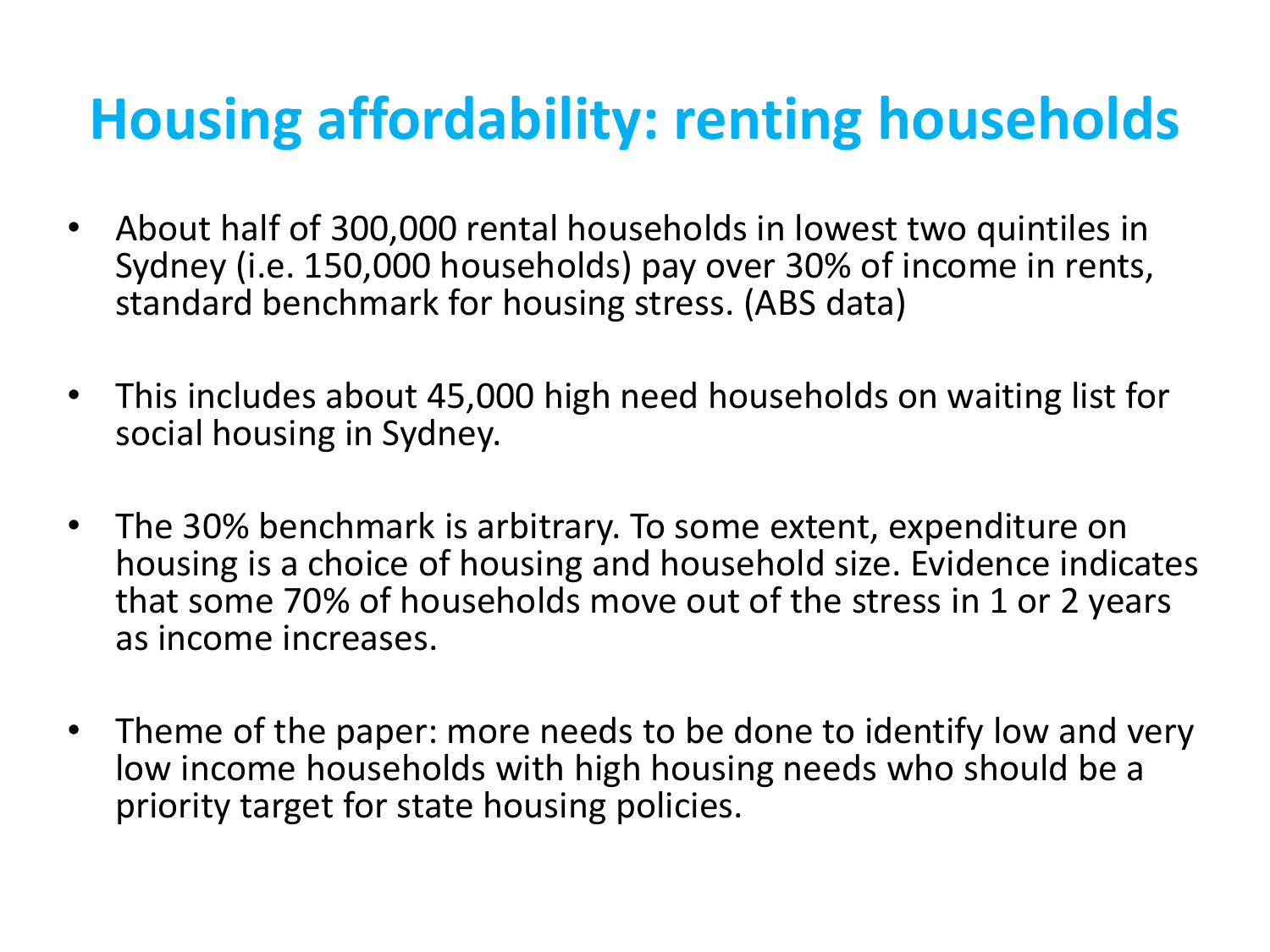## **Housing affordability: home owners**

- Real costs of home ownership include interest payments, repairs and maintenance, taxes and real capital appreciation, but exclude mortgage repayments which are savings
- Estimated real housing user costs are less than 30% of median and first home owner household disposable income respectively.
- Conclusion is sensitive to assumptions about real capital appreciation.
- Recent increase in house prices have been offset by (driven by ) low interest rates
- However, some households may be unable to raise minimum equity deposit for first home.
- Also for some households, an affordable dwelling may mean high commuting times and costs not factored into housing user costs.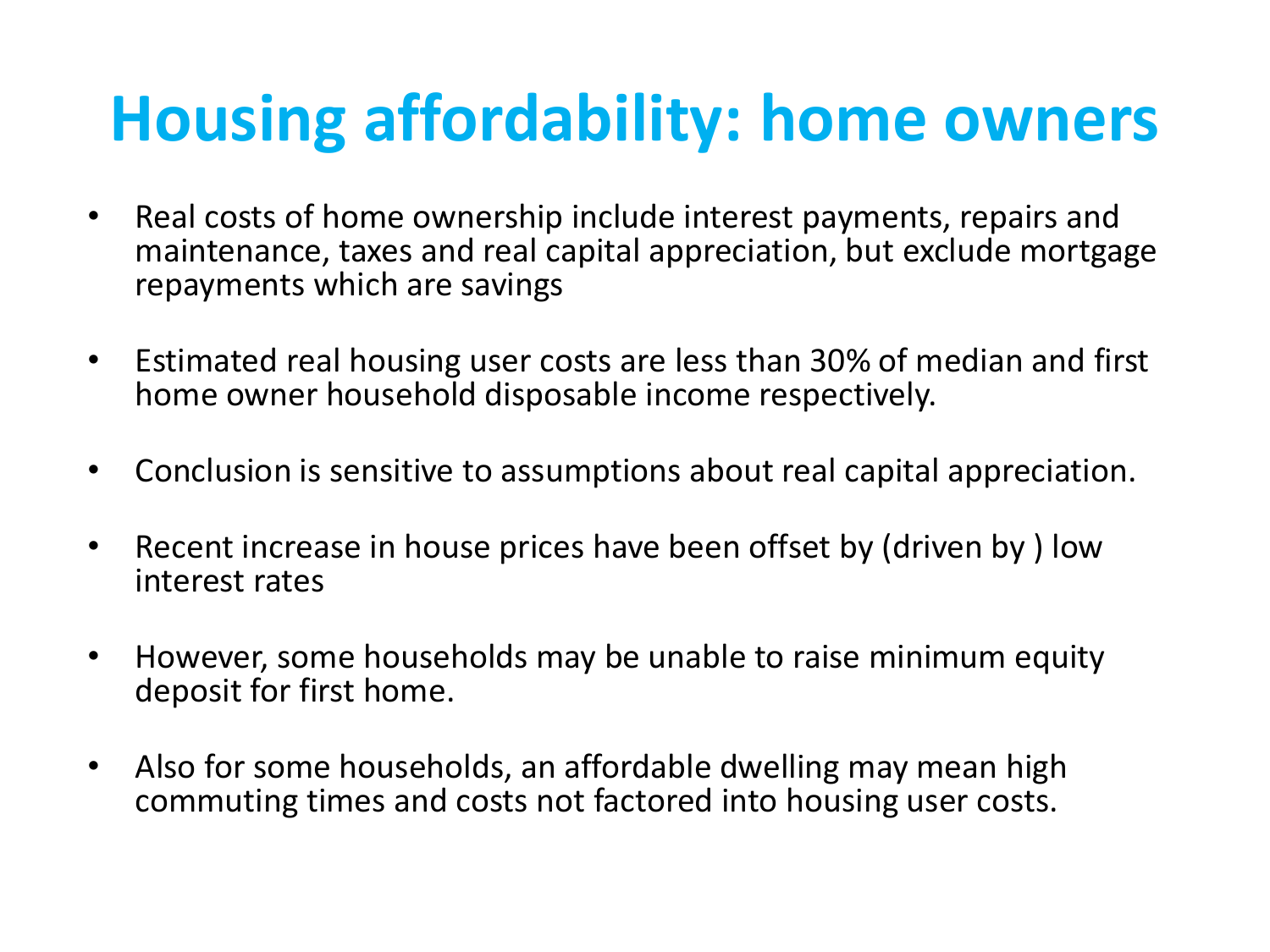# **NSW Government policies**

#### **Major public expenditure programs include**:

- Development and management of public housing stock
- Provision of most public housing at a significant subsidized rent
- Support for first home owners via purchase grants and stamp duty exemptions
- Provision of Private Rental Assistance (RentStart and Start Safely) actually quite small amounts
- Provision of infrastructure to support new housing.

#### **In addition, the Government**

- Encourages management of public housing by community housing providers
- Seeks to reform urban planning processes to encourage housing development.
- Supports high density development in priority precincts and major transportation corridors.
- Supports various housing affordability initiatives.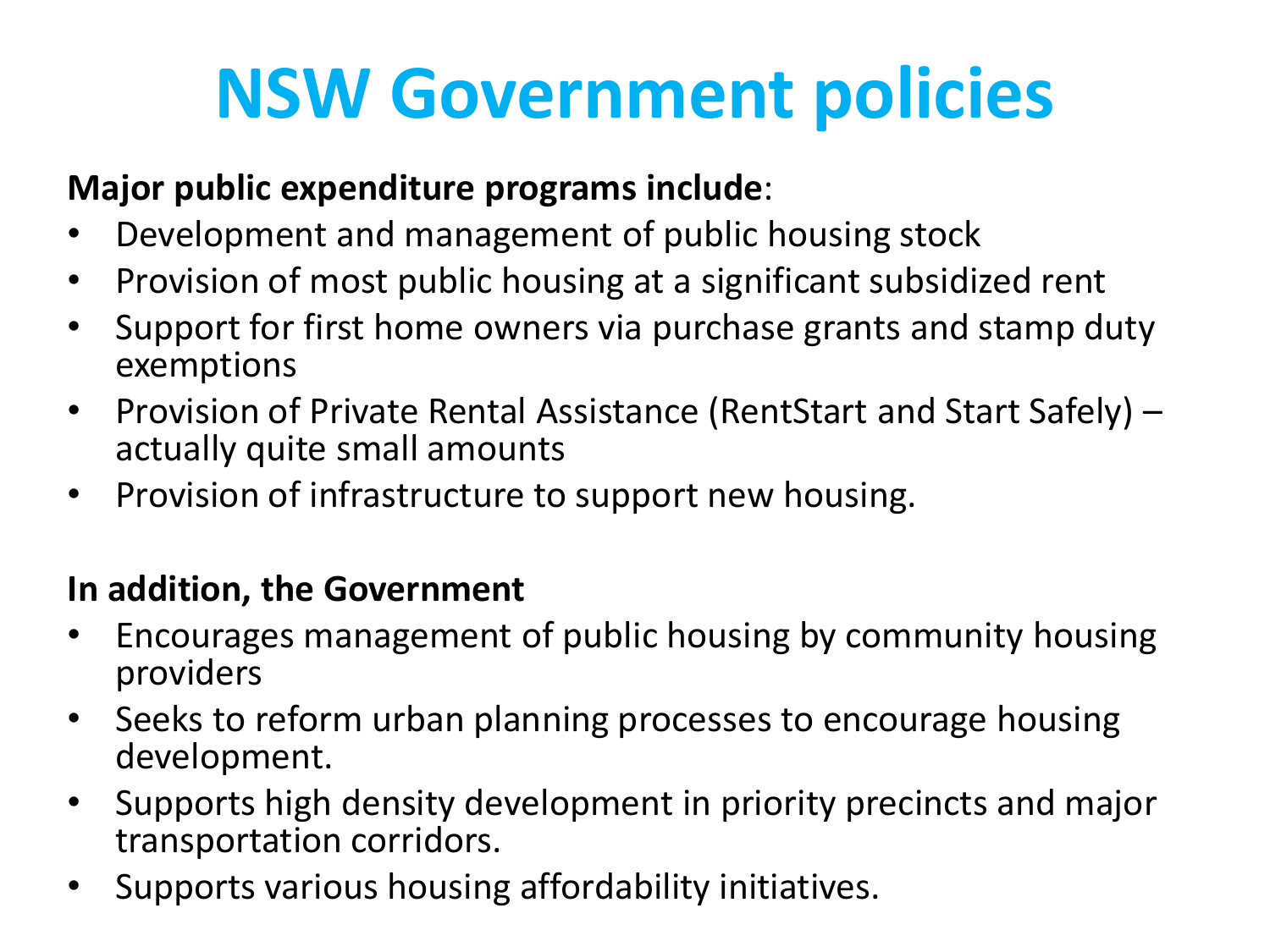## **Housing supply and cost policies**

- As noted, housing supply has significant but small impact on house prices. To repeat, increase in annual completions from 1.4% to 2.0% of housing stock would reduce real house prices in Sydney by estimated 2% (= -3.0 × 0.6).
- **Housing targets?** Ideally target would be based on model for Sydney that incorporates household income and house prices as part of the objective.
- More practically, cost-benefit evaluation of development strategies would seek to maximize net social value (development values less costs).
- The resultant housing target would likely exceed recent completion rates but account for concerns about environment and high density.
- Where net social benefit of rezoning is demonstrably positive, re-doing local environmental plans is key policy instrument.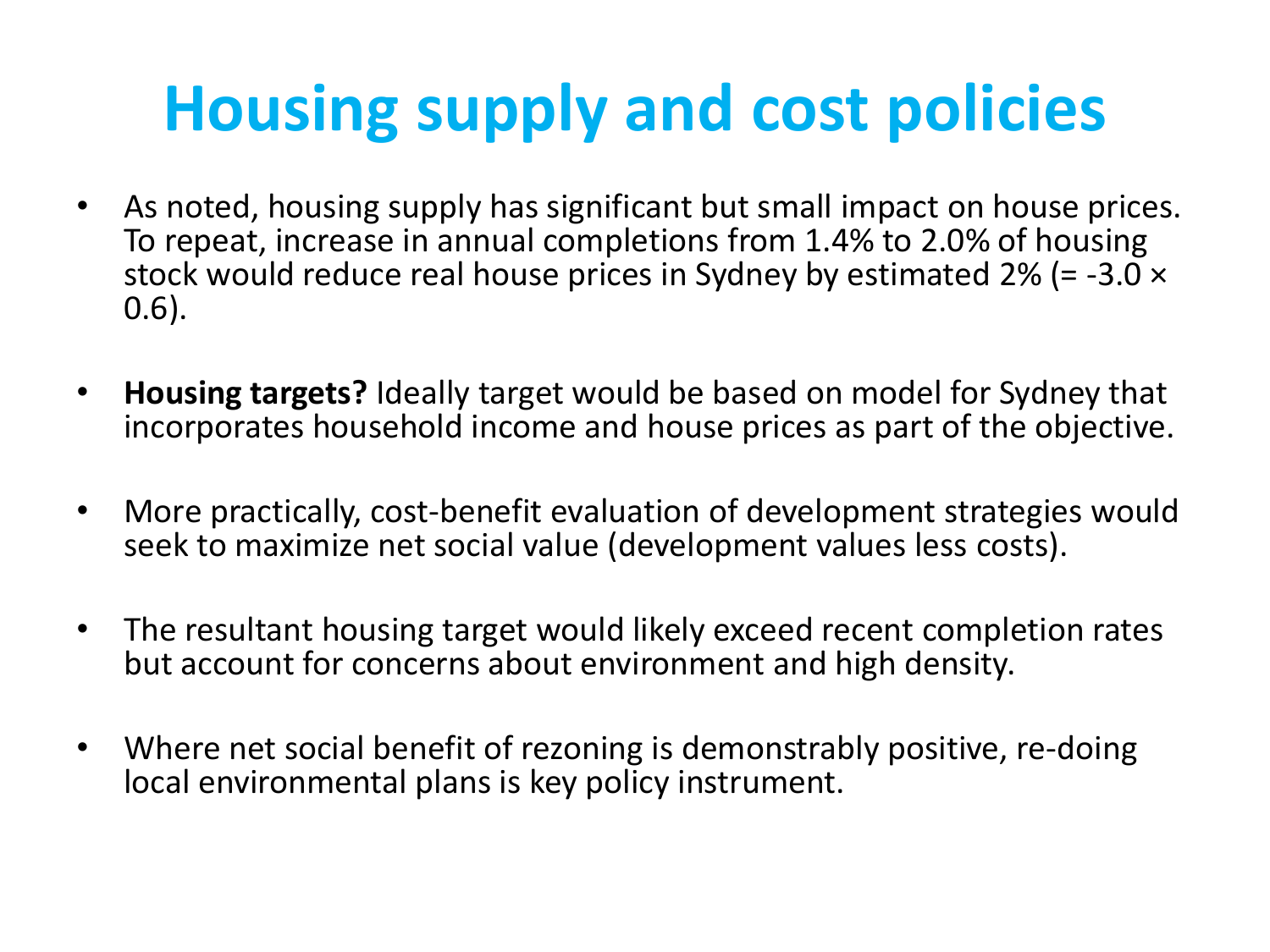### **Housing supply and cost policies (cont.)**

- Other planning reforms, such as more complying development **where appropriate** or shorter development approval times may produce small increase in housing supply but have little impact on house prices.
- Stamp duty (\$30,000 for a median priced property) doubles most transaction costs, deters transactions and causes under-use of housing stock.
- Removing stamp duty would:
	- Have little direct effect on house prices because supply is inelastic
	- But would have estimated welfare benefit to households that move of about \$375m p.a. (25,000 transactions  $\times$  \$15,000), separate from tax savings which are a transfer payment
	- Could increase effective housing supply by 2% due to improved utilisation and reduce house prices by 6% over time with little resource cost.
- Housing costs may be reduced by allowing lower housing standards and more efficient (competitive) provision of housing-related infrastructure. These changes would have small impacts on housing costs.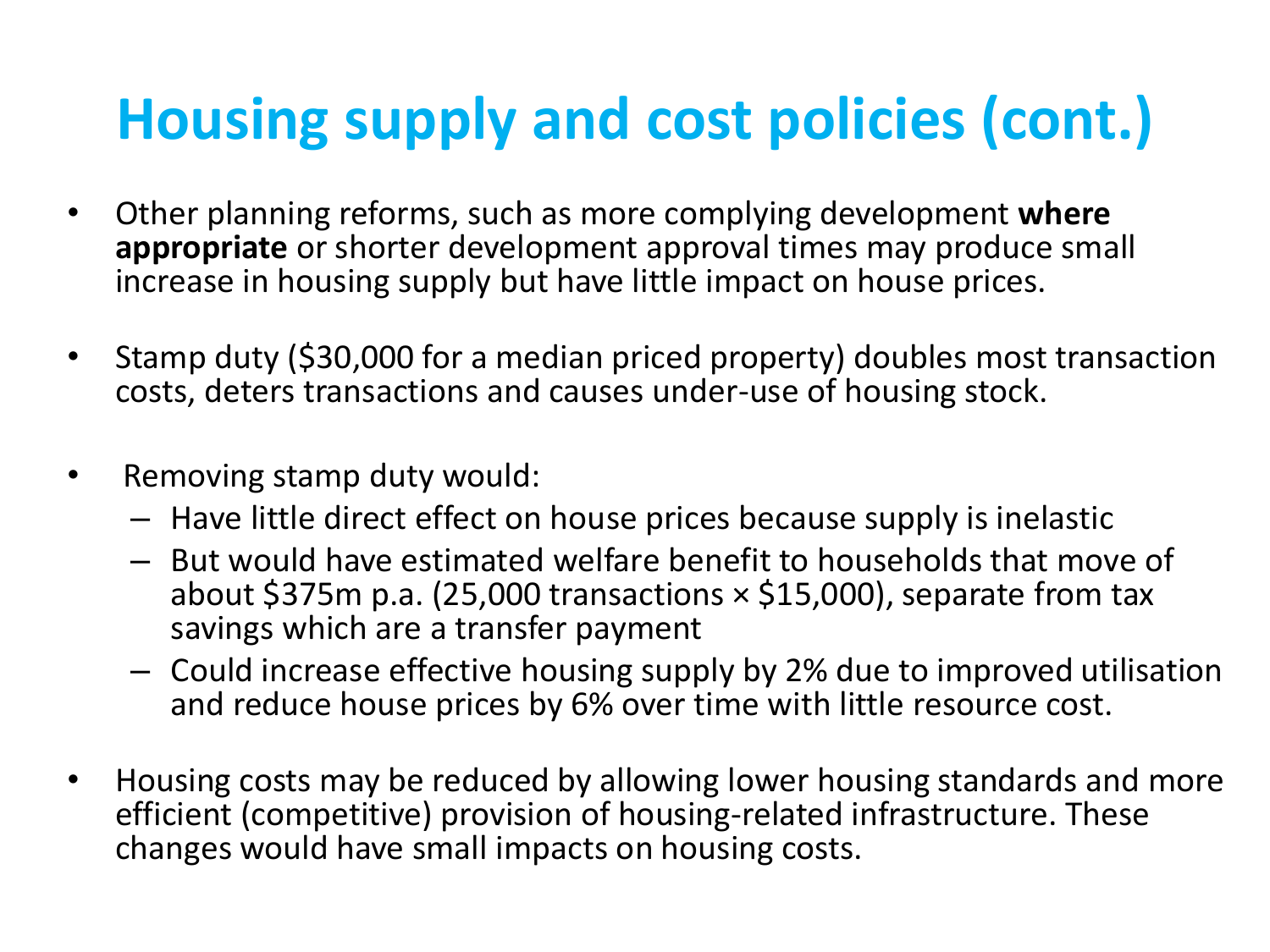# **Reducing demand for housing: impacts**

- Housing demand is encouraged by Commonwealth tax concessions to homeowners and investors that raise prices. Should concessions be changed?
- Major concessions to homeowners: non-taxation of net imputed rents and capital gains. Also home asset not counted in pension tests.
- Major concessions to investors: losses deductible at marginal rate against other income and apparent concession of 50% of nominal capital gains.
- Concessions assist recipients to some extent and disadvantage others.
- Given inelastic housing supply, concessions to home owners mainly increase existing housing prices. They provide only small benefits to first-time home owners. They indirectly cause higher rents.
- Given elastic supply of rental housing, subsidies to investors are mainly passed on in lower rents to rental households due to increase in rental properties. But they increase house prices.
- More work needed to quantify these effects.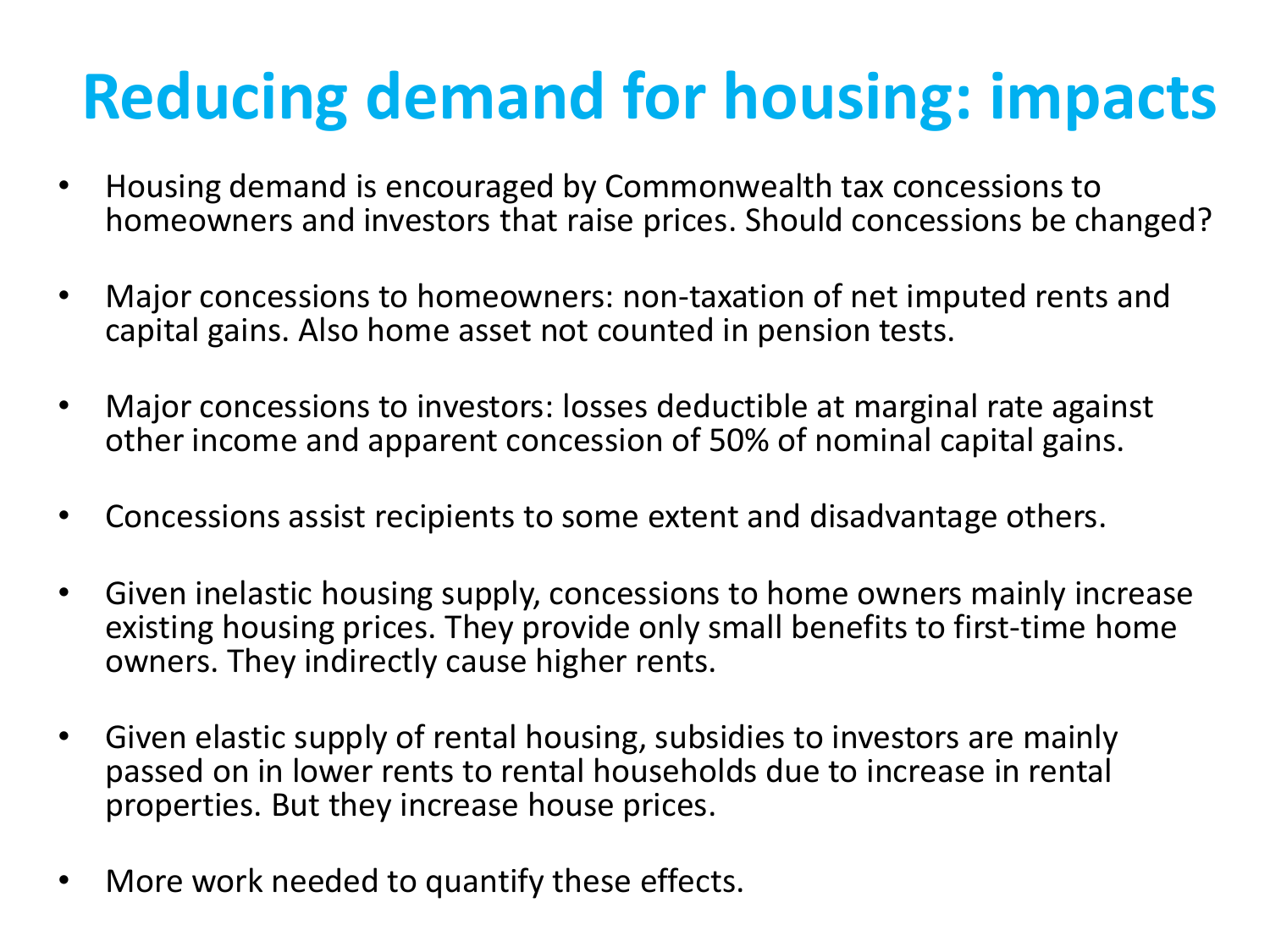# **Reducing demand for housing: policies**

- A broad-based land tax would provide a proxy tax on net imputed rents and be a more neutral tax / concession policy .
- Bringing maximum deductions for negative gearing into line with 30% corporate tax deduction rate would be equitable and neutral.
- Possible change in CGT to 60% for investors as per Henry Tax Review. But note: 50% tax on nominal gain is arguably NOT a tax concession when inflation rate exceeds real rate of capital appreciation.
- CGT on homeowners: the home is primarily a consumption good and CGT would penalise and restrict household movements. There are also issues with alterations and additions.
- Effects of tax changes on owners and renters are complex and need to be modelled with other changes in tax concessions.
- Foreign demand has small but increasing impact on house prices. Estimation difficult in lieu of data. May be case for some restrictions / taxes on foreign demand for residential property, but hard to implement.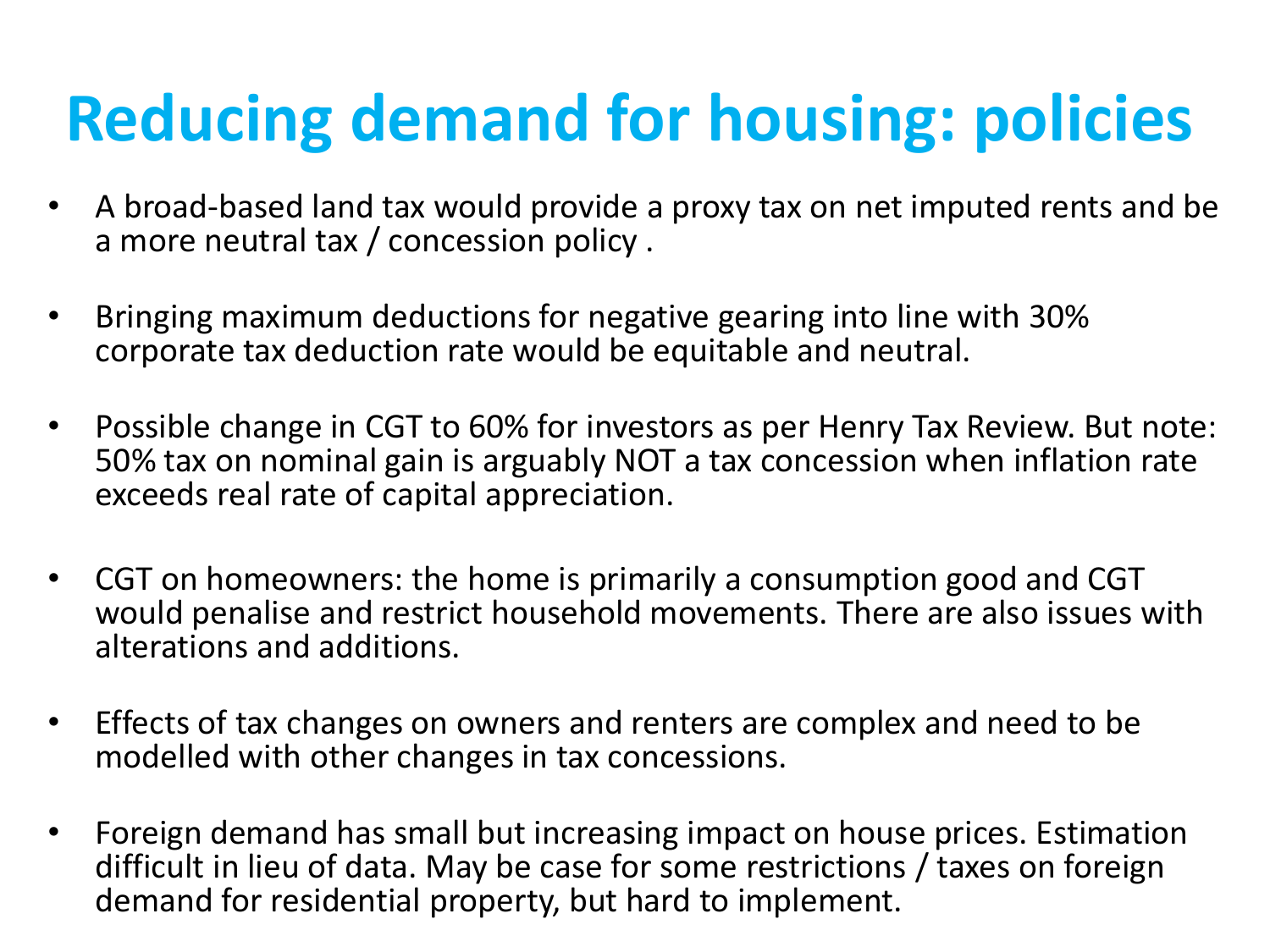### **Housing policies for low income households**

- Social housing is prime state policy for vulnerable households. Accounts for high % of state government funds for housing (a subsidy of about \$10,000 p.a. per household).
- Major issue is how to manage the assets and the program efficiently.
- Government policy for CHPs to manage 35% of social housing. May improve management of assets and service quality. And CHPs can collect Commonwealth rent assistance.
- Not clear that transfers to CHPs will lead to a significant increase in the supply of social housing.
- Another major problem is number of households who need substantial housing support but cannot access social housing. Depending on criteria for high and sustained need, could be 80,000 – 100,000 of 150,000 in housing stress. Current policy provides little support to these households.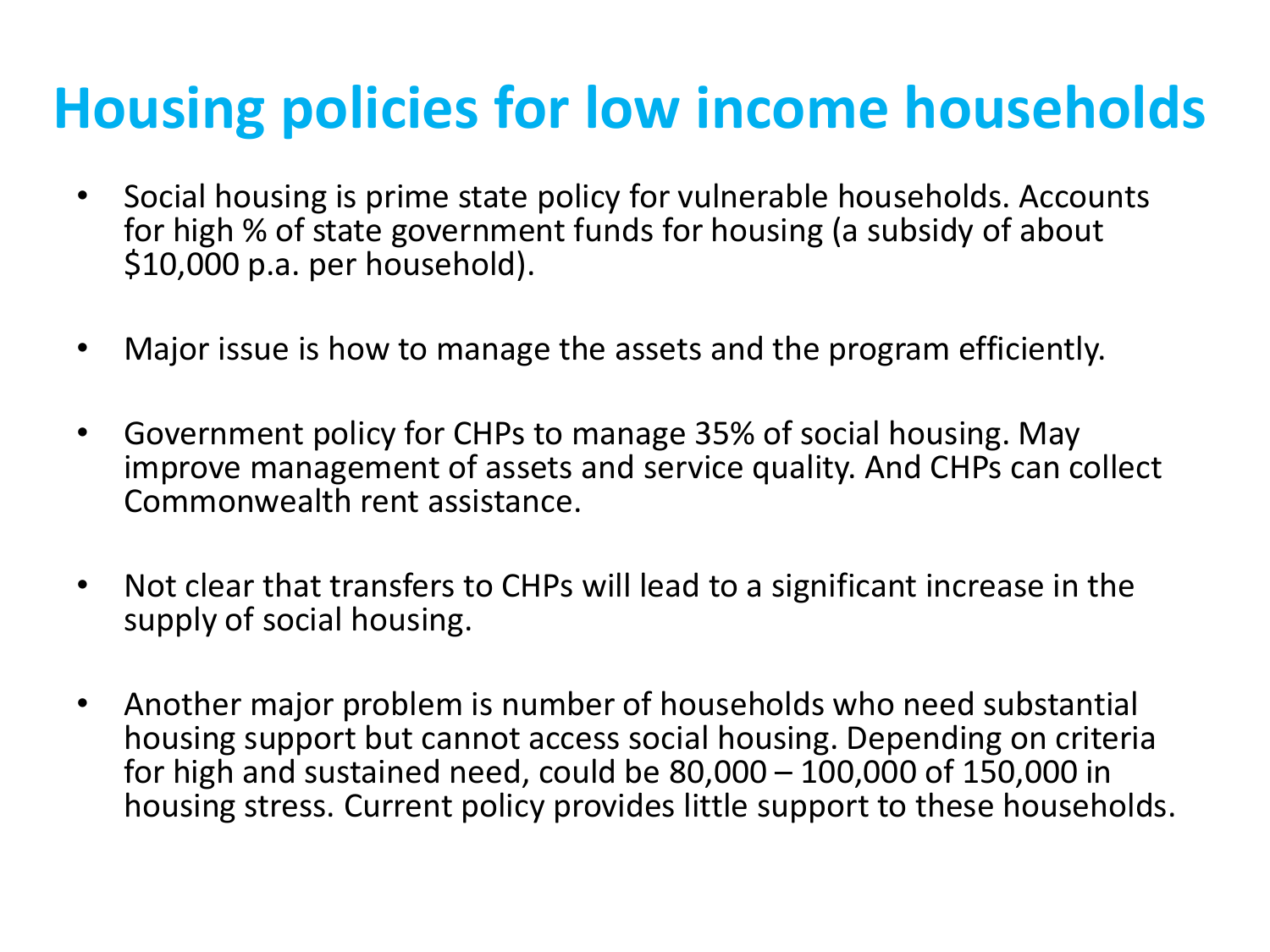### **Housing policies for low income households (cont.)**

- Commonwealth Rent Assistance to about 275,000 low income renting households in Sydney. Reasonably targeted. Efficient because households choose preferred housing location, size etc.
- NSW Government provides about \$11 million in private rental assistance programs to about 18,000 households. Aim to provide pathways to help households avoid need for social housing.
- State provides \$10,000 to first home owners for purchases of new homes up to \$750,00 plus some exemptions from stamp duties. May bring forward some home ownership, but small overall effect.
- Paper argues that assisting low income and vulnerable renter households with increased private rental support is higher priority.
- Some increase in first home owner grant and extension to existing low priced homes could be seen as equitable and supportive of a home owning society (+ve externalities).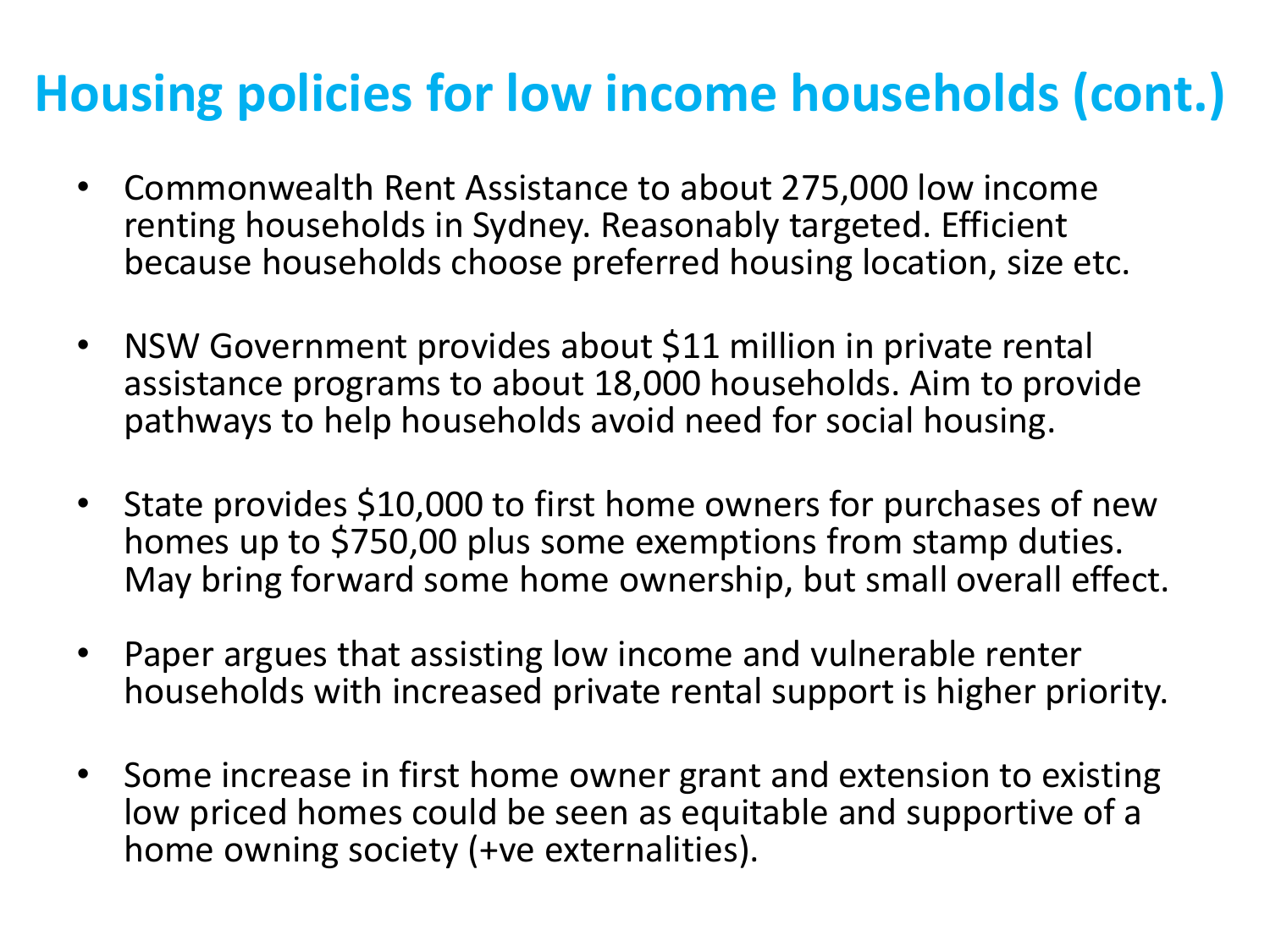# **Special policies for affordable housing**

- **Affordable housing policies** are designed primarily to assist very low, low and moderate income rental households who are not in social housing and who do not receive adequate support from Commonwealth rental assistance.
- **Policies include** government subsidies, planning incentives or planning regulations. Whichever, policy needs careful specification and metrics.
- **General issues**
- Targeting affordable housing to most in need households. There are 300,000 very low and low income renting households but only 1000 – 2000 new affordable dwellings available annually. Lowering rents by 20% on new housing unlikely to make housing affordable to the very low income households
- It is not clear where affordable housing policies should be applied.
- Rent controls create administration issues when tenant incomes rise and with sub-letting or on-letting.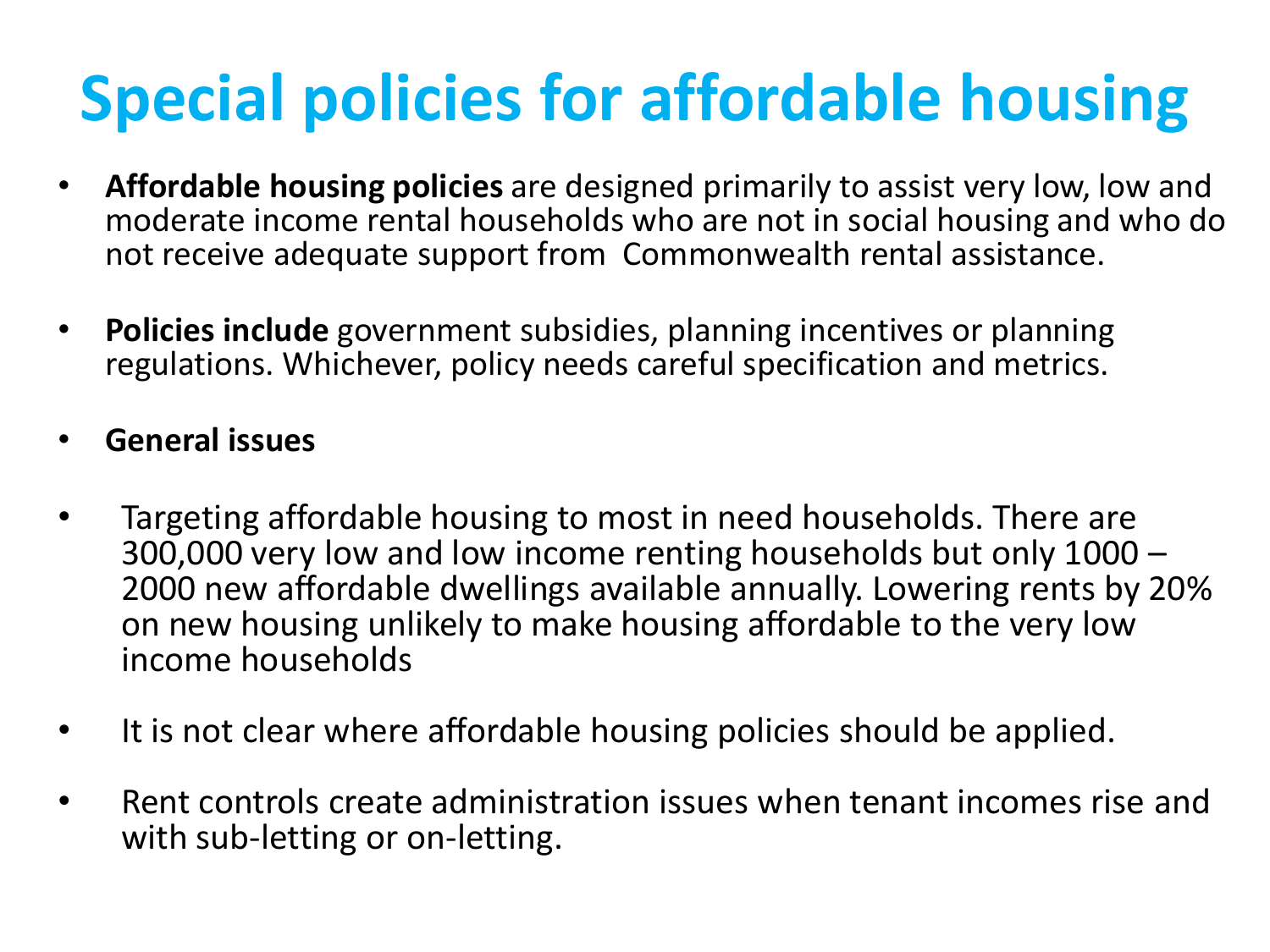### **Special policies for affordable housing (cont.)**

- Planning incentives (density bonuses) presume existing zoning is suboptimal or allow sub-optimal changes to optimal zoning.
- Inclusionary regulated zoning may deter efficient development and adds complexity to planning for small increase in affordable housing.
- In general, income subsidies to high need households have advantages over rent-controlled dwellings.
- They are more transparent, improve targeting, allow household housing choices, increase labour mobility and improve housing maintenance.
- If affordable housing policies are pursued, more consideration needs to be given to dealing with these issues, especially targeting to most vulnerable households.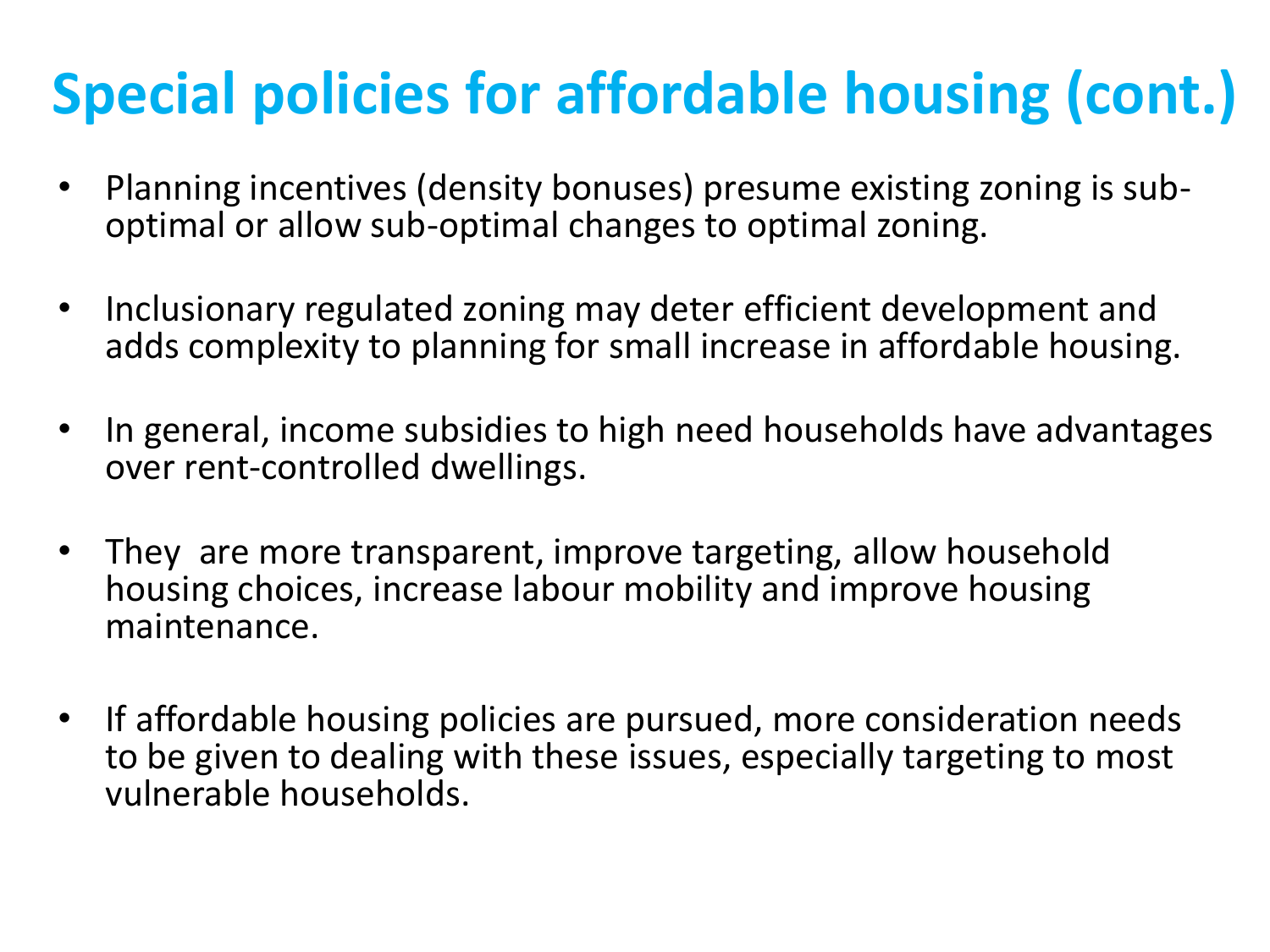# **Value uplift taxation**

- Some value uplift from upzoning should accrue to community, especially when upzoning reflects public investment. This can be achieved by a broad land tax or value uplift tax or combination.
- Land tax would typically be low tax rate of around 1% of land value.
- A value uplift tax would be levied at a significant % rate on the change in land value. This would capture rezoning uplift much more effectively.
- Revenue can be collected centrally and allocated in part to support greatest need households.
- Value uplift does not depend on complex planning regulations or deter development since it is essentially a tax on economic surplus.
- Designing a value uplift tax is complicated and will need considerable assessment.
- A broad land value tax is simpler but captures only a small proportion of improved value and is arguably less equitable.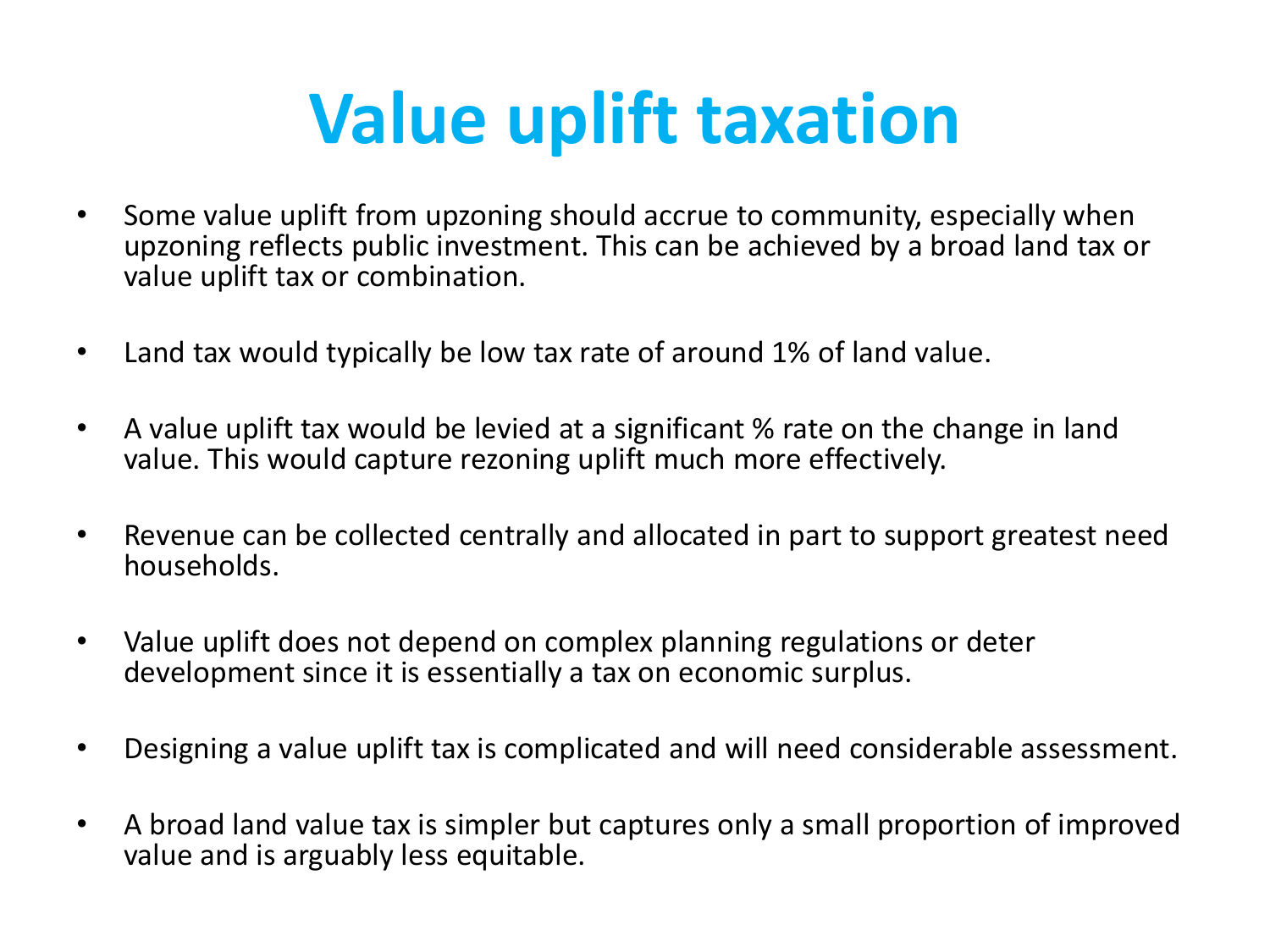### **Conclusions**

The presentation discusses major Commonwealth and State housing policies. From a state perspective there are two main sets of issues:

- 1. How to determine the amount of public resources to support affordable housing and how to allocate this most efficiently and equitably, and
- 2. How best to engage the private sector notably by regulation or taxation of development.
- A major theme is need to identify most vulnerable low income renting households (probably 80,000 to 100,000 households) who are currently under supported by social housing or CRA.
- More support to these households is seen as major policy priority.